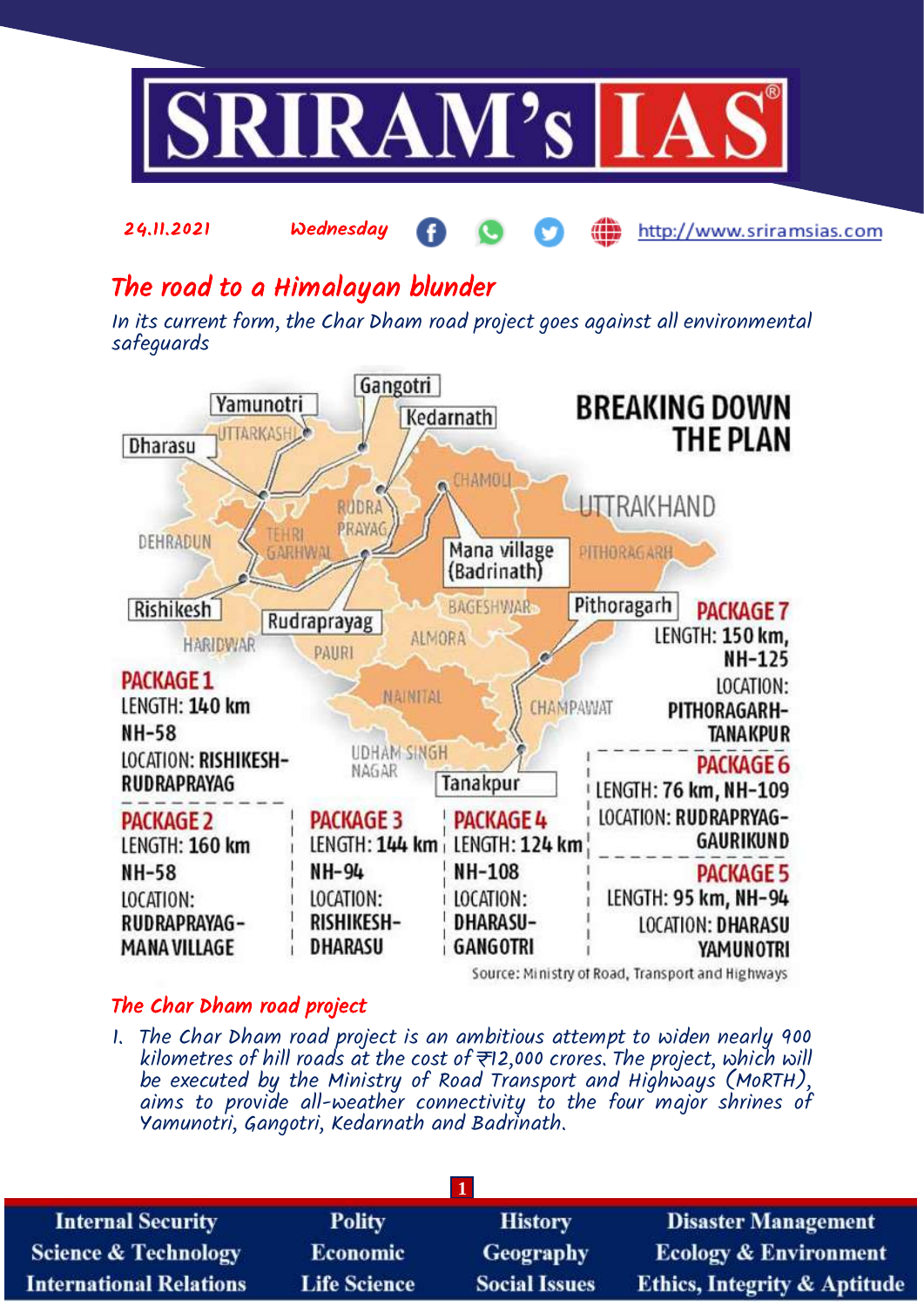

- 24.11.2021 Wednesday http://www.sriramsias.com
- 2. In the enthusiasm for an infrastructural project that will increase pilgrimage tourism from the Indian plains and provide attendant local economic dividends, the government has ignored the facts proven by the many tragic incidents in the hills of Uttarakhand over decades.
- 3. Rampant construction and its complex interaction with climate change have led to massive landslides and floods in the fragile Himalayan range.

## Timeline of the case

- 1. The project began as a road connectivity project for pilgrim tourists. Now the government argues that it is essential to back up troop and arms movement towards the India-China border.
- 2. The case is in the Supreme Court. The Attorney General argues that wide roads are necessary for the sake of national security in the Garhwal region.
- 3. The petitioners, residents of the valleys in the Garhwal region, stress the need for a regulated and narrower intermediate road width with a walking footpath.

# Topography of Uttarakhand:

- 1. These wide roads are being sought to be built in Uttarakhand, which has been a victim of several disasters in the last two decades.
- 2. It is crucial to note that the terrain of the Himalayas in Uttarakhand is different from the terrain in Ladakh.



# **Road to disaster**

Environmentalist concerns that have highlighted by NGT include:

. Many sites of the mountain slopes. Char Dham highways have become unstable, and critical landslip zones I been activated

. There have been flash floods in Ala valley and Bhagirathi valley, and eart in Chamoli and Uttarkashi

. Road widening activity is a major trigger for landslips

- Cutting of trees loosens the soil an slopes unstable, and the project invo cutting the base of steep mountain s and Devdhar, Ton and Kail trees

Valleys in Uttarakhand are narrow and close-ended with steep slopes of 60-70 degrees.

- 3. On the other hand, the valleys in Ladakh have a slope elevation of 30 degrees. Just this year, we saw how the floods in the Dhauli Ganga, Rishi Ganga and Alaknanda rivers claimed over 200 lives.
- 4. During the monsoons, owing to the massive hill-cutting for the Char Dham road project, several landslides have occurred in the region.

| <b>Internal Security</b>        | <b>Polity</b>       | <b>History</b>       | <b>Disaster Management</b>              |
|---------------------------------|---------------------|----------------------|-----------------------------------------|
| <b>Science &amp; Technology</b> | <b>Economic</b>     | <b>Geography</b>     | <b>Ecology &amp; Environment</b>        |
| <b>International Relations</b>  | <b>Life Science</b> | <b>Social Issues</b> | <b>Ethics, Integrity &amp; Aptitude</b> |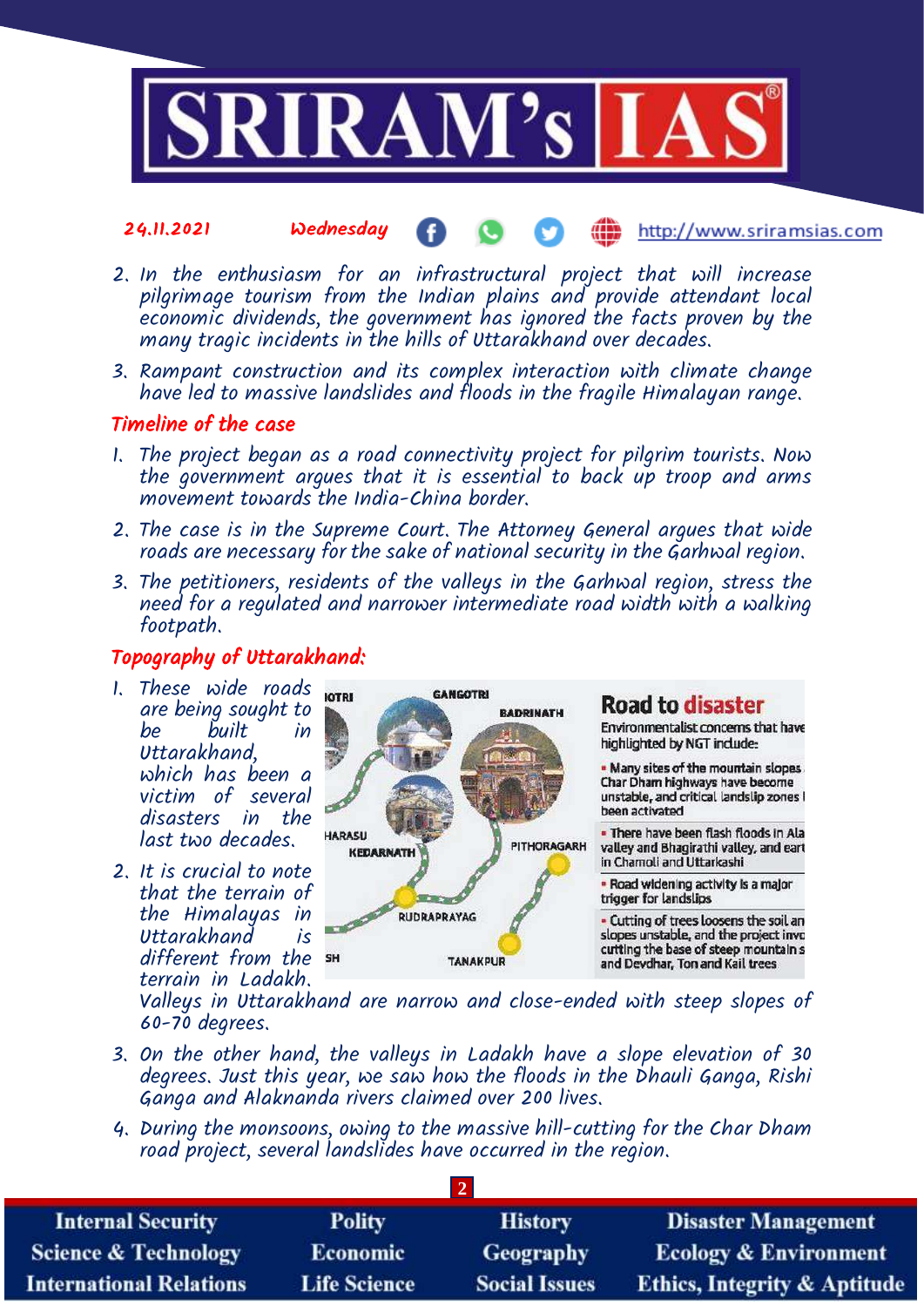

#### 24.11.2021 Wednesday http://www.sriramsias.com

## Desecrating the Himalayas

- 1. Disaster-resilient, safe and stable infrastructure is the only solution for commuting by road in the hills. But double-lane paved shoulder roads are excessively wide and render the slopes vulnerable.
- 2. The unique Himalayan landscape with steep slopes and sharp gradients is not amenable to human engineering. Any human-induced change beyond the Himalayas' carrying capacity will have an impact on stream run-offs and erosional or depositional processes.
- 3. Considering such vulnerabilities, we need to keep the scale of humaninduced disturbances to the minimum level possible. The Char Dham project in its current form goes against all environmental safeguards.

If the government does not desist from widening the roads under this project, it will be a Himalayan blunder. It will significantly reinforce mass wasting processes and erosion rates given the steepness of the slopes, earthquake activity and erosivity of increased monsoonal precipitation. The Himalayas need to be preserved as a nature reserve for future generations.

# Breaking the ice

Reviving the U.S.-India Trade Policy Forum is a chance to break the vicious cycle in economic ties.

# Highlights:

- 1. A lot has transpired in the Indo-U.S. economic partnership in the four years since the TPF was last convened  $-$  from machinations towards a freetrade agreement to the failure to even reach a mini-trade deal towards the latter half of the Donald Trump administration days.
- 2. Instead of progress, there were setbacks, including raised import tariffs and the withdrawal of benefits to Indian exporters under the U.S.'s Generalized System of Preferences (GSP) which triggered retaliatory trade barbs.
- 3. GSP restoration could be considered while nudging India to set targets for tariff reductions and easing market access across sectors. The TPF statement also outlines the sectors and goods and services that need quick attention.

| <b>Internal Security</b>        | <b>Polity</b>       | <b>History</b>       | <b>Disaster Management</b>              |
|---------------------------------|---------------------|----------------------|-----------------------------------------|
| <b>Science &amp; Technology</b> | <b>Economic</b>     | Geography            | <b>Ecology &amp; Environment</b>        |
| <b>International Relations</b>  | <b>Life Science</b> | <b>Social Issues</b> | <b>Ethics, Integrity &amp; Aptitude</b> |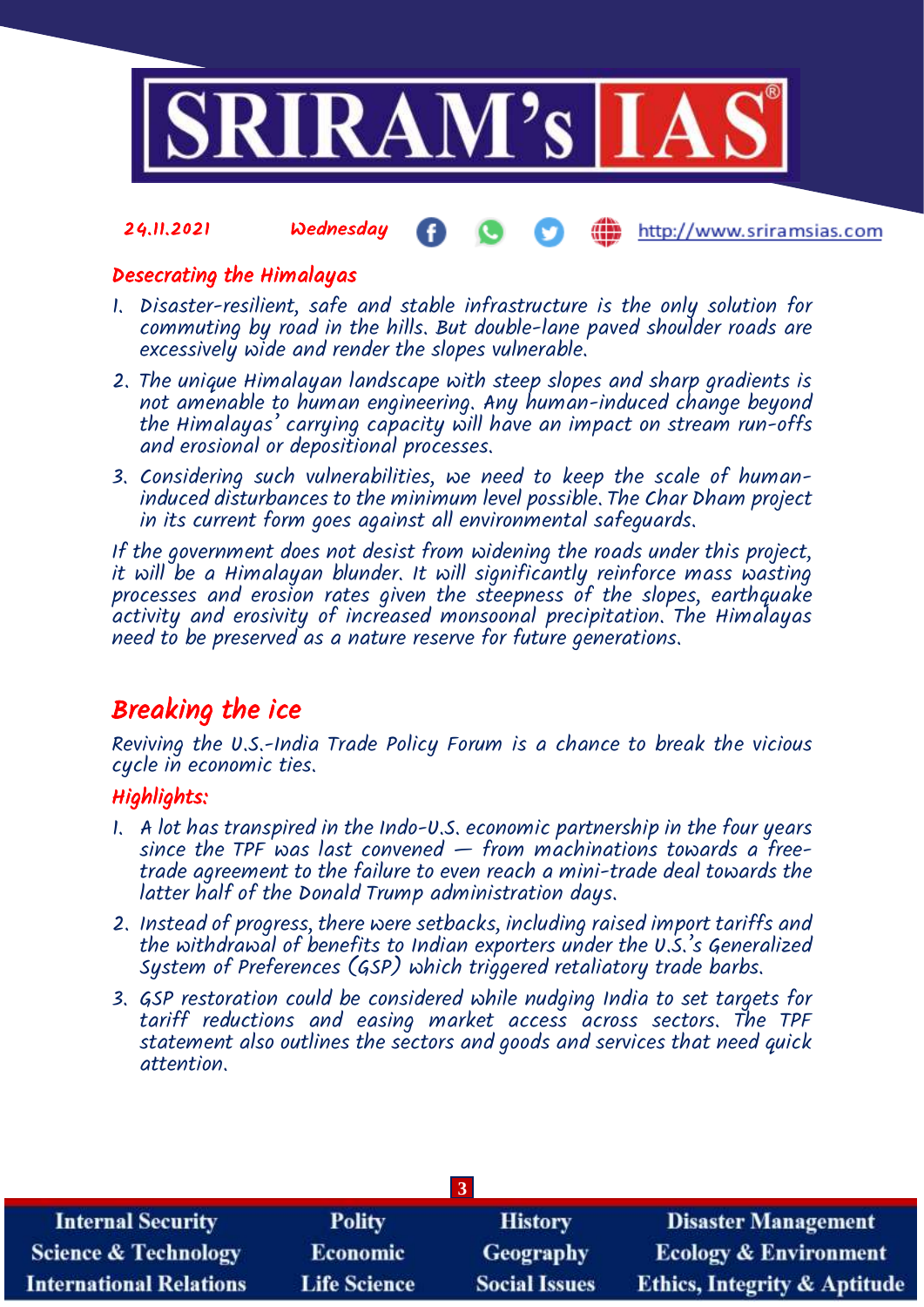

# What is GSP?

- $\Box$  The U.S. Generalized System of Preferences (GSP)
	- **p** instituted on January 1, 1976, by the Trade Act of 1974
	- program designed to promote economic growth in the developing world
	- providing preferential duty-free entry
	- a up to 5,000 products imported from one of 123 designated beneficiary countries and territories

Recommendations on initiatives to be taken by Bangladesh to regain the U.S. Generalized System of Preferences (GSP) 29/08/2014 facilities

# China plus one:

- 1. Whatever misgivings may have existed at the beginning of the Biden administration, recent trips by key U.S. Secretaries indicates U.S. interest in engaging with India in significant spheres.
- 2. That it looks at India as a key partner in rebuilding critical supply chains in a post-pandemic world seeking to cut its dependence on China, is clear from its desire for integration in areas such as health, medical devices and pharma.
- 3. India's pharma exports account for 40% of the U.S.'s generic drugs supply and the USA has assuaged its concerns about delays in U.S. regulatory inspections of pharma units.

| <b>Internal Security</b>        | <b>Polity</b>       | <b>History</b>       | <b>Disaster Management</b>              |
|---------------------------------|---------------------|----------------------|-----------------------------------------|
| <b>Science &amp; Technology</b> | <b>Economic</b>     | <b>Geography</b>     | <b>Ecology &amp; Environment</b>        |
| <b>International Relations</b>  | <b>Life Science</b> | <b>Social Issues</b> | <b>Ethics, Integrity &amp; Aptitude</b> |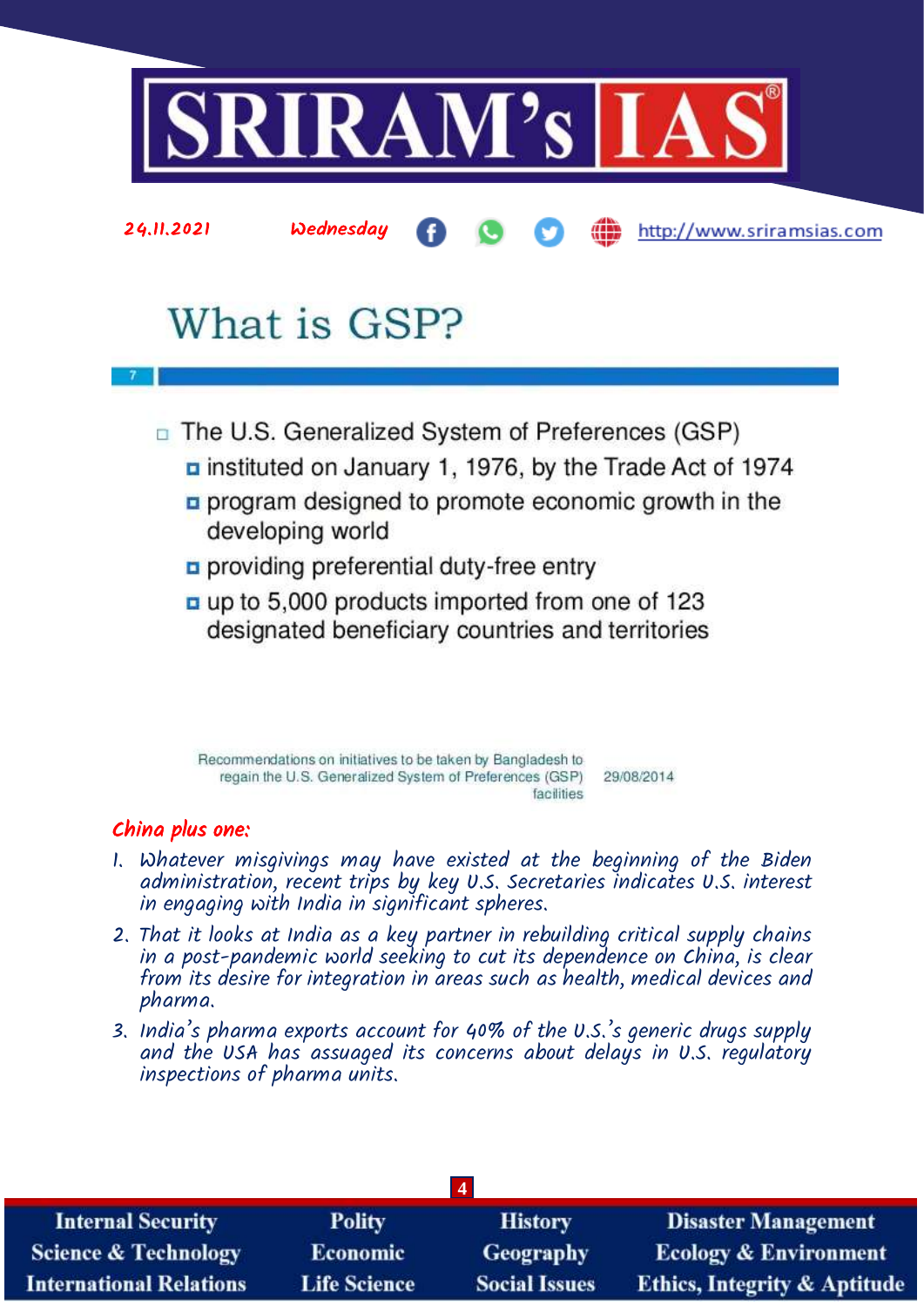

**Science & Technology International Relations** 

- Economic **Life Science**
- **Geography Social Issues**

**Ecology & Environment Ethics, Integrity & Aptitude**